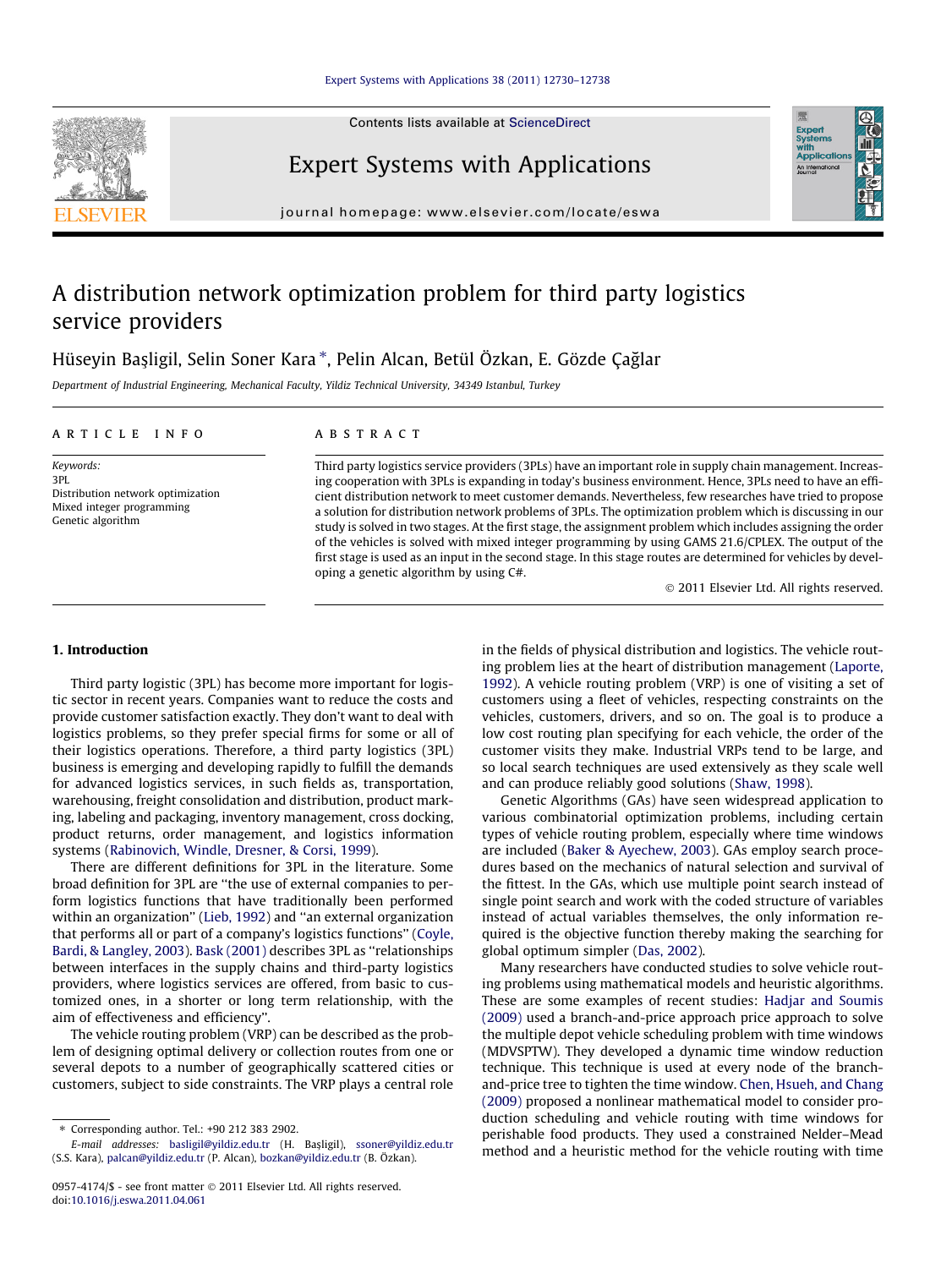window to solve the problem. [Zachariadis et al. \(2009a\)](#page--1-0) proposed a metaheuristic methodology for the capacitated vehicle routing problem with two-dimensional loading constraints. Tabu search and Guided local search are used together in this methodology. The aim of the paper is to find the minimum cost routes, starting and terminating at a central depot. [Hemmelmayr et al. \(2009\)](#page--1-0) developed a new heuristic for the periodic vehicle routing problem without time window. The method is based on variable neighborhood search. In the periodic vehicle routing problem there is a planning horizon of several days and the customers must be visited more than once. [Fleszar, Osman, and Hindi \(2009\)](#page--1-0) proposed a variable neighborhood search heuristic for open vehicle problem. Proposed solution is based on reversing segments of sub-routes and exchanging segments between routes. [Li et al. \(2009\)](#page--1-0) proposed a Lagrangian relaxation based-heuristic for the real-time vehicle rerouting problems with time windows. In real-time vehicle rerouting problems there are service disruption because of vehicle breakdowns. So some vehicles must be rerouted. [Fuellerer et al.](#page--1-0) [\(2009\)](#page--1-0) developed an effective heuristic based on ant colony optimization for the two-dimensional loading vehicle routing problem. There is a combination of two problems: Loading of the freight into the vehicles and routing the vehicles successfully. [Zachariadis et al.](#page--1-0) [\(2009b\)](#page--1-0) tried to propose an effective hybrid metaheuristic algorithm. The algorithm is a combination of tabu search and guided local search methodologies. There is simultaneous delivery and pick-up service in this type of vehicle routing problem.

Genetic Algorithm (GA) is a popular algorithm for solving vehicle routing problems. Some of the studies are as follows: The study of [Wang and Lu \(2009\)](#page--1-0) primarily focused on solving a capacitated vehicle routing problem (CVRP) by applying a novel hybrid genetic algorithm (HGA) capable of practical use for manufacturers. The search mechanism embedded in the GA focuses on the breeding process in evolution on crossover and mutation operators that are applied using probability setting to approach a close-to-optimal solution. [Liu et al. \(2009\)](#page--1-0) studied the fleet size and mix vehicle routing problem (FSMVRP), in which the fleet is heterogeneous and its composition to be determined. They design and implement a genetic algorithm (GA) based heuristic. On a set of twenty benchmark problems it reaches the best-known solution 14 times and finds one new best solution. It also provides a competitive performance in terms of average solution. The paper of [Prins \(2009\)](#page--1-0) presented two memetic algorithms (genetic algorithms hybridized with a local search) able to solve both the VFMP (The vehicle fleet mix problem) and the HVRP (The heterogeneous fleet VRP). They are based on chromosomes encoded as giant tours, without trip delimiters, and on an optimal evaluation procedure which splits these tours into feasible trips and assigns vehicles to them. [Ho et](#page--1-0) [al. \(2008\)](#page--1-0) studied the MDVRP (multi-depot vehicle routing problem) because the number of depots is not limited to one in many real-world situations. Besides routing and scheduling, the grouping problem is also considered in the MDVRP. Because the MDVRP integrates three hard optimization problems, a Hybrid genetic algorithm (HGA) rather than a simple GA was developed. The paper of [Prins \(2004\)](#page--1-0) bridged the gap by presenting a relatively simple but effective hybrid GA. The framework of this research is the development of effective metaheuristics for hard combinatorial optimization problems met in vehicle routing. It is surprising to notice in the literature the absence of effective genetic algorithms (GA) for the vehicle routing problem contrary to node routing problems with time windows or arc routing problems. The study of [Baker](#page--1-0) [and Ayechew \(2003\)](#page--1-0) considers the application of a genetic algorithm (GA) to the basic vehicle routing problem (VRP), in which customers of known demand are supplied from a single depot.

There are limited numbers of papers about vehicle routing problems of 3PLs. Some examples can be given as follows: [Krajewska and Kopfer \(2009\)](#page--1-0) used a tabu search algorithm for solving the integrated transportation planning problem. [Zäpfel](#page--1-0) [and Bögl \(2008\)](#page--1-0) consider short-range weekly planning on the part of postal companies that must decide about pickup tours and delivery tours for fluctuating volume (number of shipments), with time windows for the demand points, in consideration of variable vehicle capacities and personnel planning, and including outsourcing decisions for tours and drivers for 3PLs. [Tan et al. \(2006\)](#page--1-0) developed a hybrid multi-objective evolutionary algorithm for truck and trailer vehicle routing problem. The purpose of this study is to minimize the routing distance and the number of trucks.

The remainder of this paper is organized as follows. The theoretic descriptions for genetic algorithms are presented in Section 2. The proposed methodology is described in Section [3](#page--1-0). Section [3](#page--1-0) also, explains a numerical example in Istanbul. Finally, the results and the conclusion are presented in Section [4.](#page--1-0)

### 2. Genetic Algorithm

Genetic Algorithms (GAs) are adaptive heuristic search algorithm premised on the evolutionary ideas of natural selection and genetic ([De Jong, Spears, & Gordon, 1993](#page--1-0)). Genetic Algorithms are a family of computational models inspired by evolution. These algorithms encode a potential solution to a specific problem on a simple chromosome like data structure and apply recombination operators to these structures so as to preserve critical information ([Whitley, 1994](#page--1-0)).

The basic concept of GAs is designed to simulate processes in natural system necessary for evolution. As such they represent an intelligent exploitation of a random search within a defined search space to solve a problem. First pioneered by John Holland in the 60s, Genetic Algorithms has been widely studied, experimented and applied in many fields in engineering worlds. Not only does GAs provide an alternative method to solve problem, it consistently outperforms other traditional methods in most of the problems link ([De Jong et al., 1993\)](#page--1-0).

Genetic algorithms have shown great advantages in solving the combinatorial optimization problem in view of its characteristic that has high efficiency and that is fit for practical application ([Chiu, Fang, & Lee, 1999](#page--1-0)). Genetic Algorithms are search algorithms which are based on natural selection and natural genetic mechanism ([Cheng, 1999](#page--1-0)). From the view point of the working principle, genetic algorithms firstly needs the coding of the problem with the condition that it should be fitting with the GA ([Çakar, Koker, &](#page--1-0) [Demir, 2008\)](#page--1-0). After coding stage, GA operators are applied on chromosomes. It is not guaranteed that the obtained new offsprings are good solutions by the working of crossover and mutation operators. Feasible solutions are evaluated, and others are left out of evaluation. The feasible ones of the obtained offsprings are taken and new populations are formed by reproduction process using these offsprings [\(Damodaran, 2006\)](#page--1-0).

During each iteration step genetic operations, that is, crossover, mutation and natural selection are applied in order to search potential better solutions. Crossover combines two chromosomes to generate next-generation chromosomes preserving their characteristics. Mutation reorganizes the structure of genes in a chromosome randomly so that a new combination of genes may appear in the next generation. Reproduction is to copy a chromosome to the next generation directly so that chromosomes from various generations could cooperate in the evolution and the ''quality'' of the population may be improved after each generation [\(Hop &](#page--1-0) [Nagarur, 2004](#page--1-0)).

An implementation of a genetic algorithm begins with a population of (typically random) chromosomes. One then evaluates these structures and allocates reproductive opportunities in such a way that those chromosomes which represent a better solution